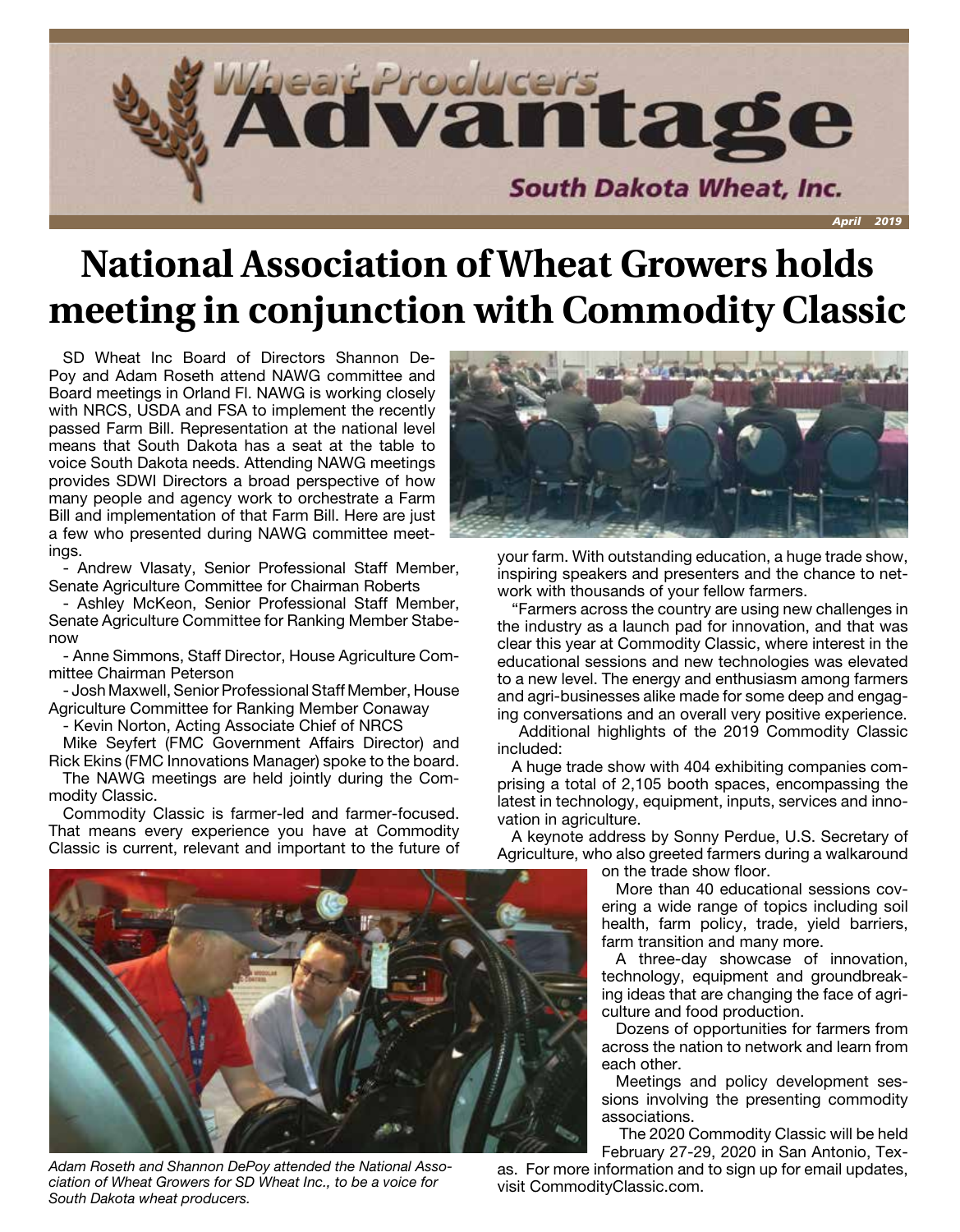

#### **Directors**

**DISTRICT 1 Shannon DePoy, Lantry**

**DISTRICT 2 Adam Roseth, Midland**

**DISTRICT 3 Tanner Handcock, Wall DISTRICT 4**

**Doug Simons, St. Lawrence**

**DISTRICT 5 Todd Mangin, Gettysburg DISTRICT 6**

**Steve Rumpza DISTRICT 7**

**Paul Hetland, Mitchell**

**Caren Assman, Executive Director PO Box 667 Pierre, SD 57501 Office: (605) 224-4418 www.sdwheat.org wheatinc@midco.net**





**Reid Christopherson, Executive Director Office: (605) 773-4645 Chet Edinger, Mitchell Tregg Cronin, Gettysburg Terry Hand, Midland Clinton Vanneman, Ideal Leon Koeppe, Claire City**

## **2018 National Fusarium Head Blight Forum**

Thank you to the South Dakota Wheat Commission for sponsoring my trip to St. Louis for the 2018 Fusarium Head Blight Forum. I also, want to thank Reid Christopherson for attending with me and representing the South Dakota Wheat Commission there. It was nice having Reid there as he knows many of the attendees and introduced me to many people from numerous states.

This was my first time to this forum since I took over for Laird earlier this year. The Forum is a once a year event and the steering committee that I serve on meets in April and December of each year. Much of the Forum consists of presentations from breeders, plant pathologists and biologists from across the country who focus on cereal grain research. Many of the presentations are very science based and I didn't garner much from those meetings. However, it is good to see how the dollars are spent in research.

I did attend the Hard Winter Wheat Coordinated Project meetings. The first was the Variety Development and Host Resistance (VDHR) and the second

was Hard Winter Wheat Coordinated Project (HWW-CP). Our own Sunish Sehgal is now the chairman of coordinated projects which is very valuable for South Dakota.

On Wednesday, December 5th the Steering committee met for a little over an hour. The funding cycle is for two years and we are just going into the second year of funding so there was not a lot on the agenda. We did approve the budget for fiscal year 2019.

Respectfully submitted,

Bryan Jorgensen



*Bryan Jorgensen and his grandson, Hayes Jorgensen*

### **FY18 Final Research Plan Budget**

**Funding by State** 

|                    |    | <b>FY18 Final Rec.</b> |  |  |  |
|--------------------|----|------------------------|--|--|--|
| <b>State</b>       |    | Amt.                   |  |  |  |
| Alabama            | \$ | 21,014                 |  |  |  |
| Arkansas           | \$ | 92,655                 |  |  |  |
| California         | \$ | 21,747                 |  |  |  |
| Georgia            | \$ | 89,466                 |  |  |  |
| Idaho              | \$ | 168,998                |  |  |  |
| Illinois           | \$ | 264,055                |  |  |  |
| Indiana            | \$ | 139,081                |  |  |  |
| Kansas             | \$ | 312,383                |  |  |  |
| Kentucky           | \$ | 356,905                |  |  |  |
| Louisiana          | \$ | 82,903                 |  |  |  |
| Maryland           | \$ | 44,139                 |  |  |  |
| Michigan           | \$ | 434,306                |  |  |  |
| Minnesota          | \$ | 1,205,614              |  |  |  |
| Missouri           | \$ | 105,401                |  |  |  |
| Montana            | \$ | 77,208                 |  |  |  |
| North Carolina     | \$ | 200,771                |  |  |  |
| North Dakota       | \$ | 1,331,980              |  |  |  |
| Nebraska           | \$ | 122,175                |  |  |  |
| New Jersey         | \$ | 115,434                |  |  |  |
| <b>New York</b>    | \$ | 134,807                |  |  |  |
| Ohio               | \$ | 162,369                |  |  |  |
| Oregon             | Š  | 71,183                 |  |  |  |
| Pennsylvania       | \$ | 64,007                 |  |  |  |
| South Carolina     |    | 17,231                 |  |  |  |
| South Dakota       | ŝ  | 203,546                |  |  |  |
| Tennesee           | \$ | 13,243                 |  |  |  |
| Texas              | \$ | 65,687                 |  |  |  |
| Virginia           | \$ | 288,551                |  |  |  |
| Vermont            | \$ | 20,709                 |  |  |  |
| Washington         | \$ | 20,344                 |  |  |  |
| Wisconsin          | \$ | 20,418                 |  |  |  |
| <b>Grand Total</b> | Ś  | 6,268,330              |  |  |  |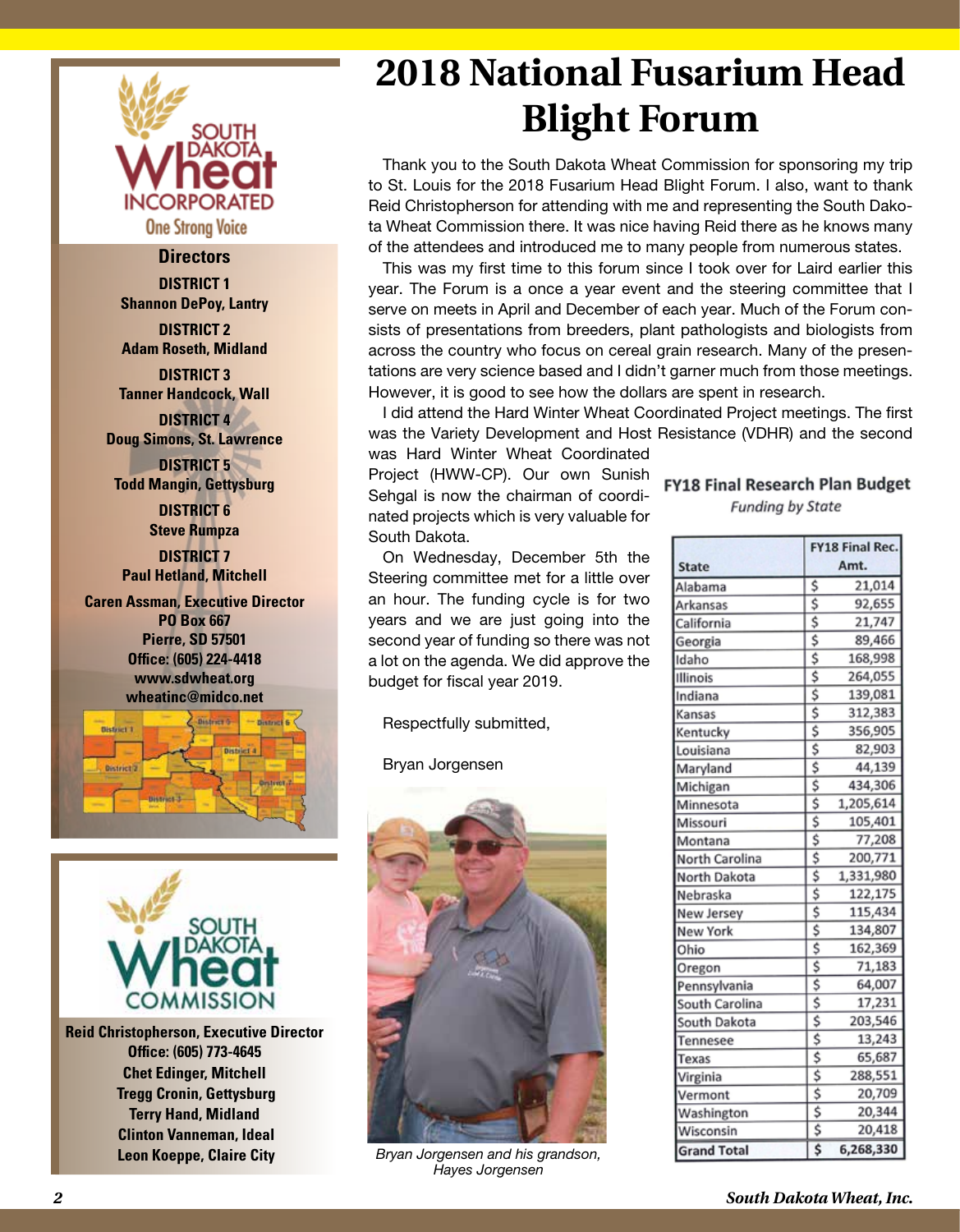

## **NAWG Voices Concern About President's 2020 Budget Proposal**

The White House Office of Management and Budget Acting Director Russ Vought released the President's Fiscal Year 2020 Budget of the United States Government: "A Budget for a Better America: Promises Kept. Taxpayers First."

In response, NAWG President and Lavon, TX wheat farmer Ben Scholz issued the following:

"While NAWG continues to review the budget proposal in more detail, we do see that it proposes drastic cuts to some key programs for farmers. Congress just passed a farm bill by historical margins from both sides of the aisle which rejected many of these misguided cuts to agriculture that are proposed in the President's budget request.

"The Administration's 2020 proposal will make crop insurance policies more expensive for farmers when input costs already remain high and commodity prices are low. This additional cost could result in many growers not having insurance and may make it difficult for them to stay in business. NAWG will continue to impress upon Congress the difficult economic conditions in wheat country and thus why these programs shouldn't be cut through the budget and appropriations process."

*NAWG is the primary representative in Washington D.C. for wheat growers, working to ensure a better future for America's growers, the industry and the general public. NAWG works with a team of 21 state wheat grower organizations to benefit the wheat industry at state and national levels. From their offices in the Wheat Growers Building on Capitol Hill, NAWG's staff members are in constant contact with state association representatives, NAWG grower leaders, Members of Congress, Congressional staff members and the public.*



## **THIS IS WHERE THE YOUNG AND BEGINNING MEETS TRUSTED AND EXPERIENCED.**

If you have a plan to farm or ranch, Farm Credit Services of America has a plan to help. Along with our ag expertise and guidance, we offer unique education programs, support tools and financing to help build your future in agriculture. Learn more at 800-884-FARM.

#### **AGRICULTURE WORKS HERE..**

**Farm Credit Services** of America

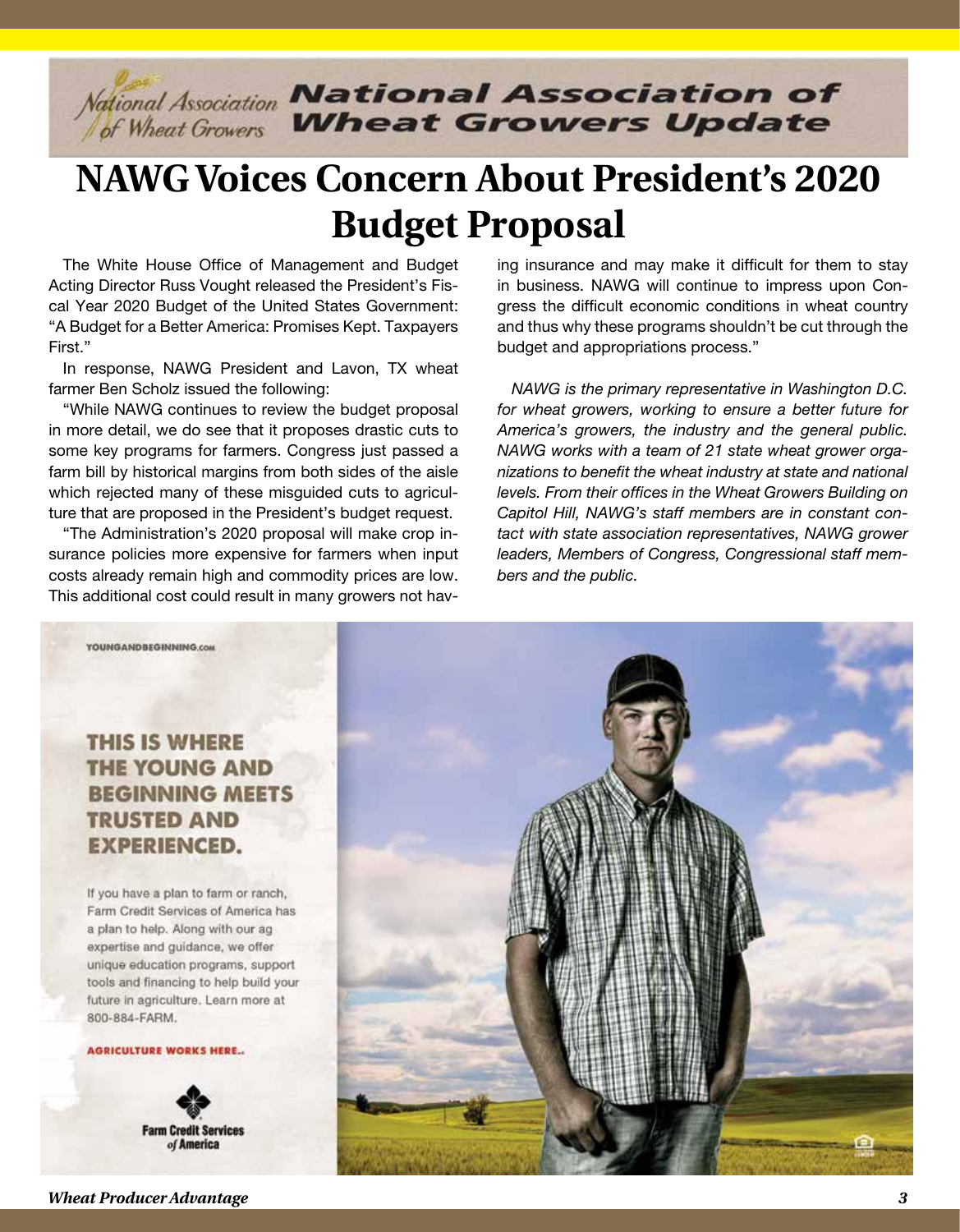#### **CoAXium™ Wheat Production System driven by Aggressor™ herbicide nearly doubles returns by controlling grassy weeds**

*Yields 22+ bu/acre over untreated weedy checks, no dockage with 0% foreign material at harvest CoAXiumTM Wheat Production System delivers on promise: Cleaner fields. Higher yields.*

CoAXium™ Wheat Production System driven by Aggressor<sup>™</sup> herbicide exceeded expectations in 2018 performance evaluation trials, demonstrating visibly superior control of feral rye (cereal rye), downy brome and jointed goatgrass. The new CoAXium™ technology co-launched by wheat experts Albaugh LLC, Colorado Wheat Research Foundation and Limagrain Cereals Seeds delivered cleaner fields all season and higher yields at harvest in Colorado, Idaho, Kansas, Montana, Oregon, Nebraska and Washington.

In a Ritzville, Washington, plot with heavy pressure from a natural feral rye population, CoAXium<sup>™</sup> varieties treated with 10 oz/acre Aggressor<sup>™</sup> yielded 64.7 bu/acre with 0% foreign matter. The untreated check variety, in comparison, yielded 42.5 bu/acre with 40% foreign matter from feral rye seed in the sample. With a price per bushel of \$6.42, the treated plot re-

turned \$415.37 per acre gross revenue, versus a \$212.50 per acre return from the untreated feral rye check plot.

Montana State University (MSU) and Oregon State University (OSU) conducted CoAXium™ Wheat Production System trials with equally impressive results. In Bozeman, Montana, high pressure from feral rye was obvious in an untreated plot planted with equally impressive results. In Bozeman, Montana, high pressure from feral rye was obvious in an untreated plot planted bushels/acre — 44.1 more than the untreated check. In Pendleton, Oregon,

the untreated plot presented a trifecta of winter annual weeds: downy brome, jointed goatgrass and feral (cereal) rye. The CoAXium<sup>™</sup> plot treated with 10 oz/acre of Aggressor<sup>™</sup> herbicide out-yielded the untreated check by nearly 30 percent — 103.2 bu/acre versus 79.5 bu/acre.

"These CoAXiumTM Wheat Production System plots, driven by Aggressor<sup>™</sup> herbicide and powered by the AXigen™ trait, performed extremely well across eight key winter wheat producing states by targeting tough-to-control

winter annual grassy weeds," asserts Chad Shelton, Director of Global Proprietary Products at Albaugh. "The performance of Aggressor<sup>™</sup> herbicide within CoAXium™ Wheat Production System is delivering a new tool to growers to help increase weed control performance and return on investment. We are very proud and excited to bring this high performing technology to wheat farmers."

"It has been encouraging to talk with growers who participated in CoAXium™ Wheat Production System trials," said Brad Erker, Executive Director at Colorado Wheat Research Foundation. "They are so pleased to finally have a wheat production system that consistently controls winter annual grassy weeds in wheat. Farmers asked for a simple, cost-effective wheat production system that combined elite wheat varieties, a patented non-GMO herbicide-tolerance trait and a new post- emergent ACCase grass herbicide. Now they've got it."





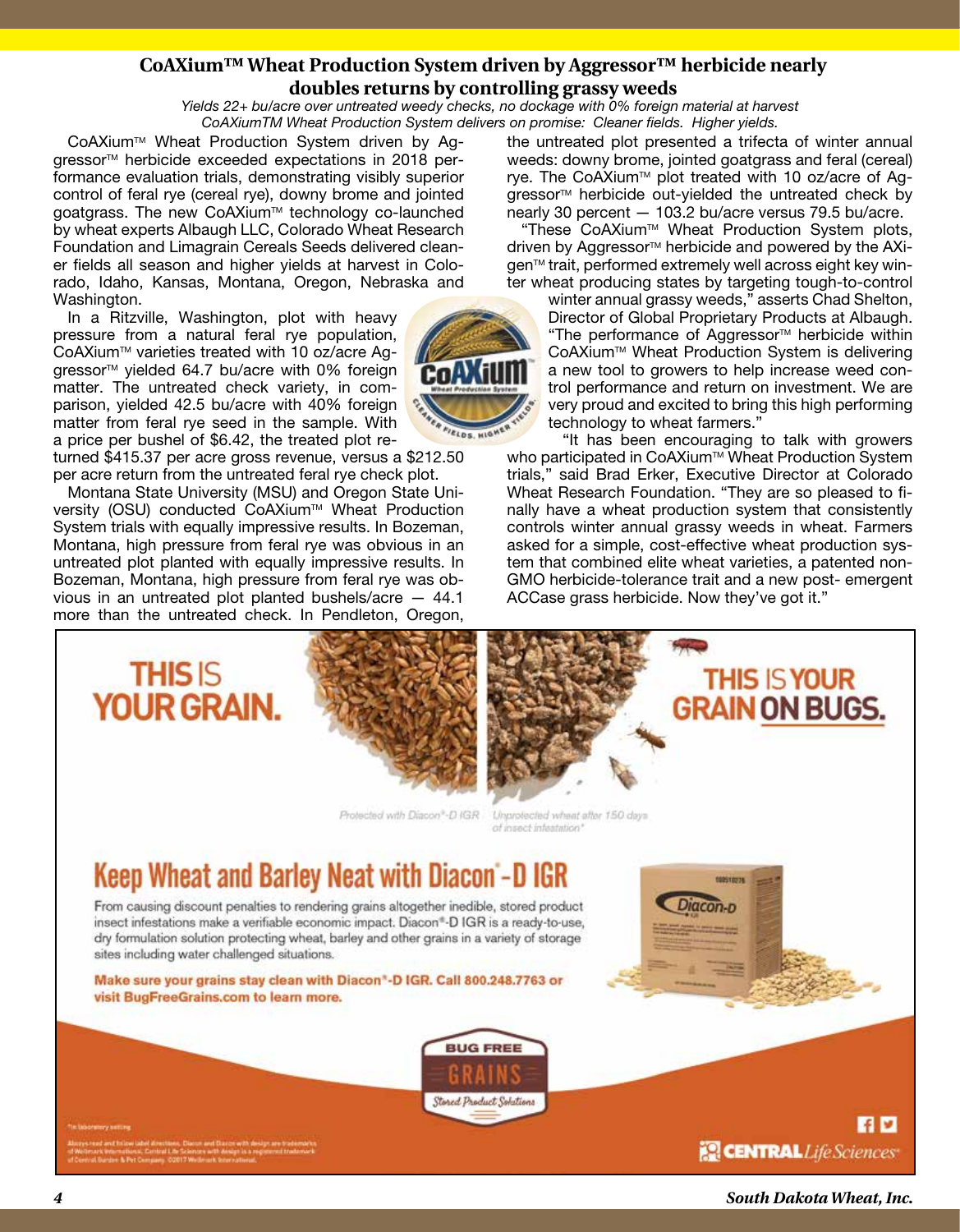## **An In-Depth Look at the WTO Panel Report on China's Grain Subsidies**

On February 19, 2019, the World Trade Organization (WTO) released the final report of the panel in the U.S. case alleging that China has not complied with its domestic support commitments on wheat and rice. While the panel disagreed with a few arguments, it agreed with the accusation that China was far out of compliance due to the operation of the market price support (MPS) program for certain commodities.

U.S. Wheat Associates (USW) believes it is important for its overseas customers and the farmers it represents to better understand why the United States brought this case to the WTO and how the panel reached its conclusion.

Most countries with sizable agriculture sectors provide some domestic support (subsidies or safety net programs) for farmers. The countries that negotiated the WTO Agreement on Agriculture (AoA) established disciplines for do-

mestic support because they had experienced the price suppressing effects of foreign or, in some cases, domestic agricultural subsidies. The WTO members agreed to set limits on the types of support that could impact farmer's production decisions and, thus, distort trade. A government subsidy that incentivizes the farmer to plant more wheat than barley is one ex-

ample. On a large enough scale (such as across a country), that additional production can significantly suppress wheat prices for other wheat farmers who are not eligible for these subsidies.

Developed countries like the United States, Japan, and European states provided most agricultural subsidies at the time the AoA was negotiated. Over time, these countries either reformed their programs or have stayed within their limits. However, within the past decade, trade distorting domestic support has shifted significantly to developing countries, with China and India leading the way. Those countries are, in many cases, far out of compliance with their WTO commitments.

The U.S. government recognized that if any countries are allowed to flout WTO rules consistently, the incentive for others to follow the rules collapses. It also kills the potential for productive negotiations, since negotiating partners must be convinced that others will uphold their end of the bargain. Therefore, in 2016, the U.S. launched this case against China both to address the particular concerns in China and to demonstrate that the rules apply to all countries (Australia, Brazil, and Guatemala recently launched similar cases against India over its support for sugar production).

In the China domestic support case, the U.S. legal team chose to focus specifically on a measure called mar-

ket price support (MPS) to demonstrate that China had breached its commitment on aggregate measurement of support (AMS). MPS sets a commodity's floor price at which a farmer can sell to a government buyer instead of to a private buyer. This keeps internal prices artificially high and signals farmers to produce more of the supported commodity.

The AoA has a specific formula to calculate how MPS contributes to AMS: the quantity of eligible production multiplied by the difference between the annual support price and a fixed reference price established in the AoA. This was a legal case, so there were arguments about everything, but the most important question was what constitutes eligible production.

China's argument was that eligible production is only the amount procured by the government. But the pan-

el agreed with the United States, saying eligible production is the "amount of product which qualifies to be purchased from producers," not the amount that is, in fact, purchased. The only limitations in Chinese rules were that the price supports only applied in six provinces (covering approximately 80 percent of production) and to wheat that met basic quality

standards (99 percent of production in those provinces). In 2015, this was 103 MMT out of the 130 MMT produced. In its notification to the WTO for that year, China claimed only 21 MMT. Under that notification, China claimed it was complying; under the panel's methodology, this quantity put China far out of compliance.

The 2015 support price was 2360 renminbi (RMB) per metric ton (MT) and the panel confirmed that the fixed reference price was 1698 RMB/MT. The difference between the two times the 103 MMT of eligible production equals 68 billion RMB, or 22.4 percent of the value of production. Since China's WTO limit is 8.5 percent, China's AMS for wheat in 2015 was nearly triple its allowed limit. This AMS figure only accounts for MPS – the panel did not review a suite of other subsidies available to Chinese wheat farmers that would likely increase the size of China's AMS violation. The panel made a similar finding for rice and did not make calculations for corn due to technical reasons.

The United States and other countries have been arguing for years that China has a responsibility to bring its programs into compliance so that its farm production decisions are no longer based on artificial price signals or other incentives that violate China's WTO commitments.

Now they – and thousands of wheat farmers outside China – have a WTO panel decision to back them up.

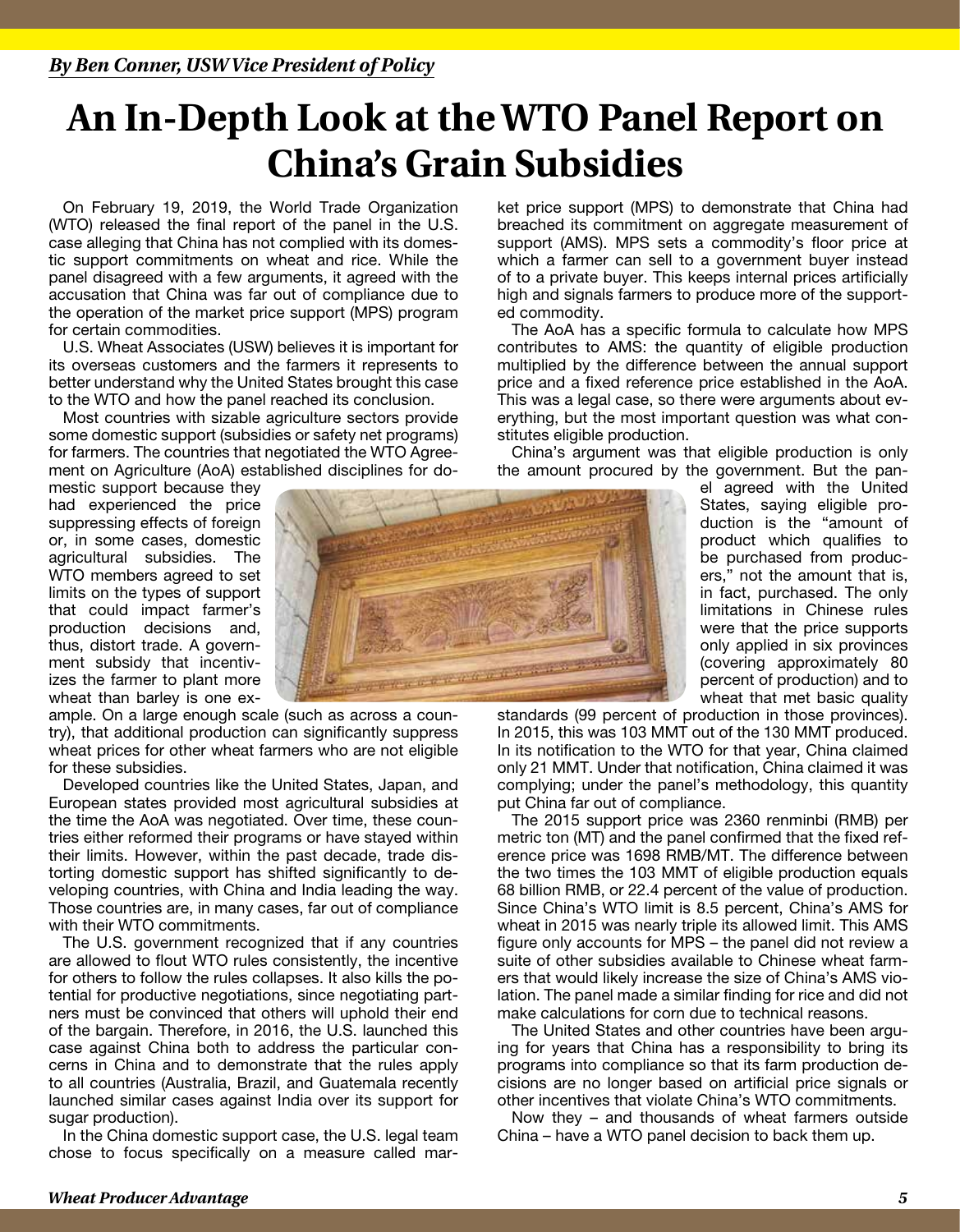# **Sustainable Production of High Yields**

### **Sustainability and meeting food production goals**

The long-term sustainability of the South Dakota wheat industry depends upon profitability, soil and water stewardship, and the personal satisfaction experienced by growers. The "optimization of wheat production" and the "sustainability of the wheat industry" are interlinked and are much more than yield alone. Obtaining sustainable wheat production requires a personal commitment by a producer to manage production for long term profitability, which may be different than short-term maximum production. Long-term profitability is heavily dependent upon a producer's care for the soil and water resources. Maintaining soil health involves management to maintain or increase soil organic matter, a stable and well-aerated soil structure, and an active microbe population, all while minimizing the conditions that lead to soil erosion.

Management options such as crop rotations, genetics, pest control, tillage, cover crops and fertility all impact long-term productivity and the ability to optimize yields for a given environment or a soil landscape. Weekly or biweekly scouting is necessary to monitor weeds, insects, diseases, and nutrient deficiencies Optimizing wheat production in South Dakota is dependent upon producers making good management choices for the sustainability of their individual farms and the state's wheat industry.

#### **Crop Rotation**

A long-term crop rotation offers diversity, both in terms of crop type (cool or warm season, grass or broadleaf, nitrogen fixing or nitrogen consuming, tap or bunch root type) and water use intensity (length of time using water). Diversity disrupts disease, insect and weed cycles, and it may improve soil quality. Including high residue crops in the rotation, such as corn, helps build organic matter, which, in turn, helps to improve the resilience of the entire system. Wheat following field peas often out-yields wheat following wheat. Carr et al (2005) reported that wheat or barley yields were increased by 20% when following field peas rather than small grains. The reason for this rotational effect is not well understood.

### **Planting Date**

Adopting management practices that increase the length of the grain filling period is critical for increasing yields. For example, planting spring wheat early at uniform planting distances reduces competition between adjacent plants and allows heating and flowering to occur earlier, avoiding the hottest weather of summer.

Winter wheat should be established before freezing temperatures to attain cold tolerance and accumulate energy reserves for the following spring. Winter wheat planted too early can have disease problems, while if planted too late it can suffer from winterkill. Due to climactic variability, the optimum planting date will vary.

## **Table 1.1 Hints to produce 100 bu/acre**

- Pay attention to the details
- Use high quality seed and plant a uniform stand with good disease and lodging resistance at an appropriate rate.
- Use soil sampling to monitor soil nutrients and try to return more nutrients than those removed in the harvested grain.
- Consider a split application of N to minimize lodging and improve wheat quality
- Control pests in a timely manner.
- Scout weekly and apply fungicides as needed.
- Minimize yield losses during combining
- Adopt practices that increase the length of the grain filling period.
- Plant field peas prior to wheat and use rotations to reduce disease, insect and weed problems.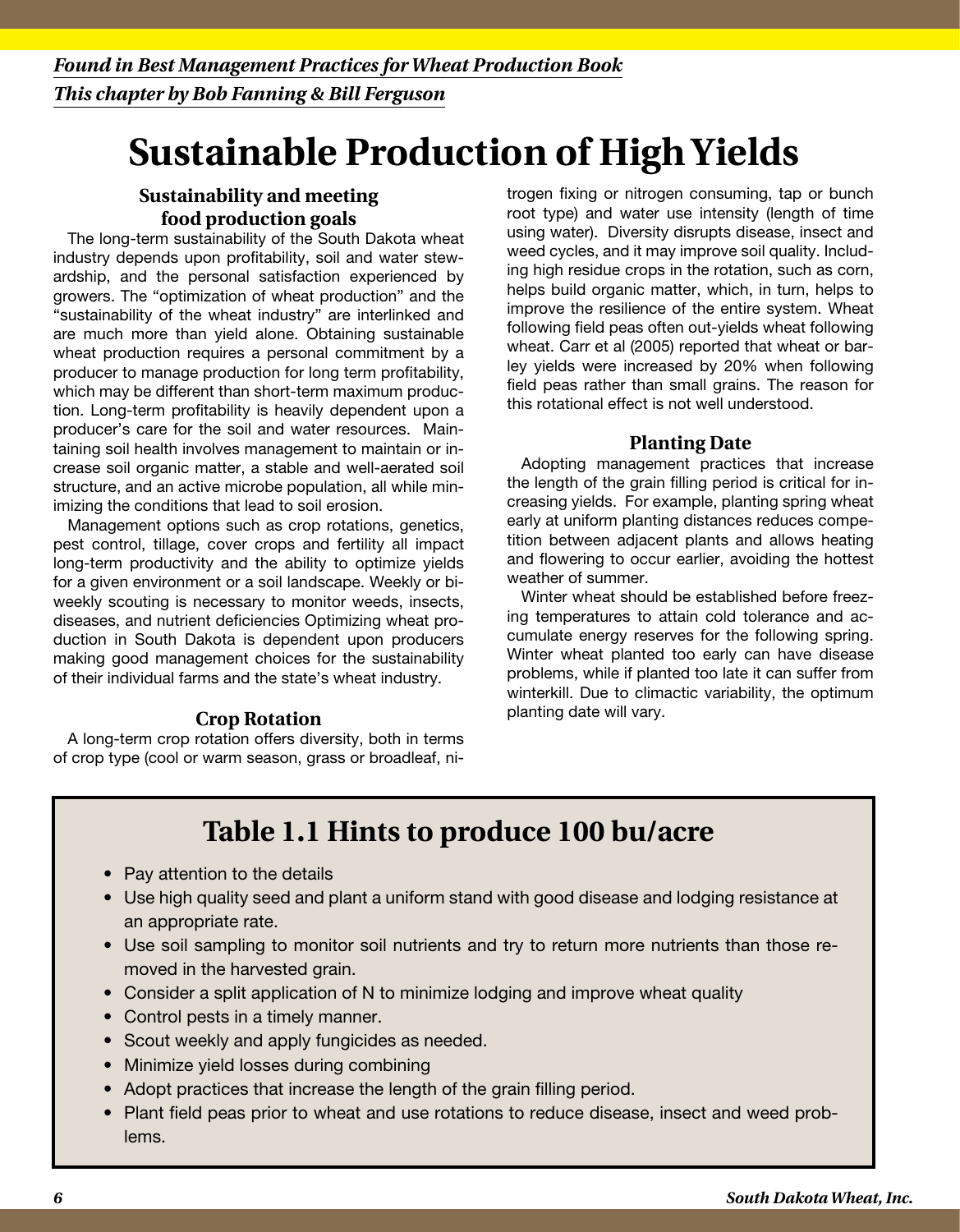## **Ag Organizations Launching the SD Agricultural Land Trust** *Guest Editorial — Jodie Anderson, SDCA Executive Director*

You may have already heard the SD Cattlemen's Association (SDCA) has partnered with the SD Farm Bureau Federation, SD Grassland Coalition, and SD Association of Conservation Districts to launch the SD Agricultural Land Trust (SDALT) this year. While SDALT is still in its infancy, it's important to share some basic information about who we are and where we're going.

#### **Background**

First, let's address the question, "What is a land trust?" ConservationTools.org defines a land trust thusly:

*A land trust is a charitable organization that acquires land or conservation easements, or that stewards land or easements, to achieve one or more conservation purposes. The conservation purposes may include protecting natural habitat, water quality, or scenic views; ensuring that the land is always available for farming, forestry, or outdoor recreational use; or protecting other values provided by open land. Land trusts work cooperatively with landowners to complete real estate transactions, sometimes purchasing property interests and sometimes accepting donations of those interests. Land trusts also work to ensure that land previously acquired or placed under easement is properly conserved.*

In short, SDALT will be another tool we can offer South Dakota's farmers and ranchers in their conservation toolbox. Today, there is essentially no functioning statewide land trust or other entity that is qualified to work with conservation partners such as NRCS to meet the demand from landowners (NRCS receives approximately 200 inquiries per year about its conservation easement programs) and conserve our state's natural resources.

It's also important to note that, while this is a relatively new discussion in South Dakota, we won't be plowing entirely new ground. Today, more than seven of SDCA's counterparts across the west have established agricultural land trusts to provide a service to their members. The oldest of these, the Colorado Cattlemen's Agricultural Land Trust (CCALT), has been around for more than two decades. Others include the Wyoming Stockgrowers Ag Land Trust, the Kansas Ag Land Trust, the Texas Ag Land Trust, the California Cattlemen's Ag Land Trust and others.

In addition, CCALT and other agricultural land trusts have joined together to form the Partnership of Rangeland Trusts (PORT), with a stated mission to "conserve working lands and western heritage for the benefit and wellbeing of future generations." SDALT will join with PORT in embracing the following principles (from PORT's website (https:// rangelandtrusts.org/):

*PORT members work to conserve un-fragmented agricultural landscapes and economically viable farms and ranches through voluntary, incentive-based methods. In order to support this conservation approach, members of PORT agree to adhere to the following operating principles:*

*1. Pursuit of conservation mechanisms that support the long-term protection of agricultural land, but do not adversely impact the landowner's dayto-day management decisions.*

*2. Non-participation in conservation efforts that result in an increase in public lands or employ any type of condemnation action.*

*3. Recognition of the role of sustainable land uses as a means of maintaining open and productive landscapes.*

*4. Refusal to acquire conservation easements with the intent to transfer to governmental ownership.*

*5. Respect the rights of individual landowners to make decisions regarding public access issues on private lands.*

*6. Avoidance of fee title ownership as a means of land conservation, with the exception of the brief periods necessary to facilitate the transfer of land into private ownership.*

*7. Acceptance of conservation easements on properties which represent a significant contribution to agriculture by themselves, as a part of a farm or ranch, or to the surrounding agricultural community.*

#### **Current Status**

The SD Agricultural Land Trust has seated its initial Board of Directors, made up of members of the four founding organizations. Governing documents for the land trust have been drafted and are close to being finalized, including a business plan, articles of incorporation, and by-laws. We continue to work our way through the paperwork, documents and hiring necessary to create the SDALT as a stand-alone entity, in the hopes we will be in a position to facilitate our first easement transactions by early 2020. Watch for more details and informational meetings as the SD Agricultural Land Trust becomes a reality.

In the meantime, please feel free to contact me with any questions or concerns. I can be reached at the SDCA office, 605-945-2333 or executive@sdcattlemen.org.